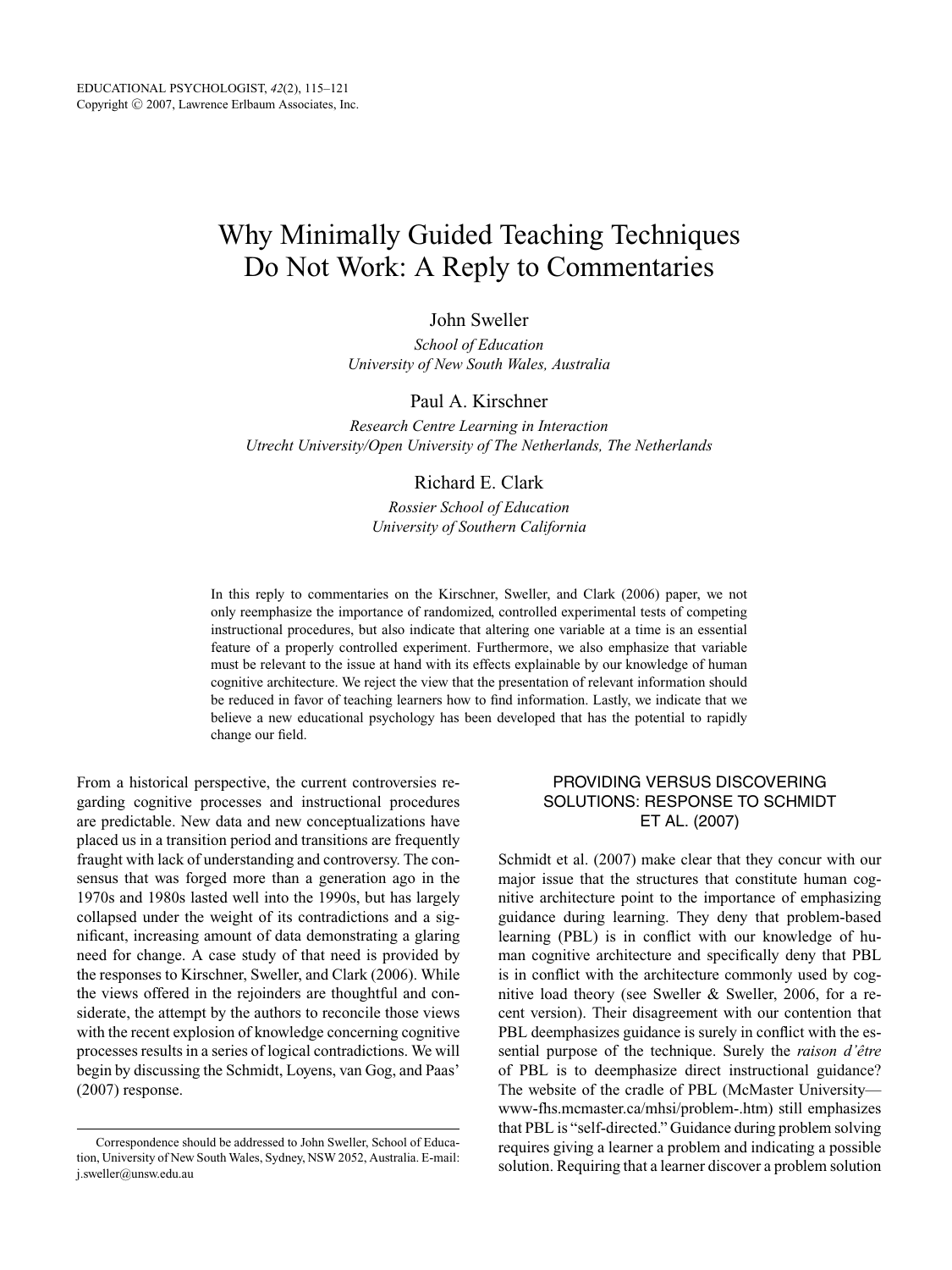always reduces guidance compared to presenting the solution. The process of discovery is in conflict with our current knowledge of human cognitive architecture which assumes that working memory is severely limited in capacity when dealing with novel information sourced from the external environment but largely unlimited when dealing with familiar, organized information sourced from long-term memory. If this view of human cognitive architecture is valid, then by definition novices should not be presented with material in a manner that unnecessarily requires them to search for a solution with its attendant heavy working memory load rather than being presented with a solution.

At no point does the Schmidt et al. (2007) commentary address this critical point: we know that problem-solving search imposes a heavy extraneous cognitive load, so why, then, should we require learners to engage in problem-solving search? Learners could much more easily be given the information they are attempting to discover. This issue becomes obvious early in their commentary. When discussing the clinical psychology problem labeled "Little Monsters," the authors describe the usual PBL approach which involves "initial discussion", construction of a "tentative theory" resulting in "questions" and "dilemmas" to be resolved by further discussion and "studying sources of information." At no point in the two paragraphs following the presentation of the problem is there any mention of the effect of working memory and its limitations. What are the consequences of all of the above cognitive activities on a limited working memory? What would be the consequences of simply outlining a clear and effective solution, to the problem rather than having learners spend unnecessary time and effort on extraneous search activities? The worked-example effect makes quite clear the superiority of providing problem solutions over searching for them (e.g. Paas & van Gog, 2006).

In the first paragraph of the section entitled "Effective Learning According to Cognitive Load Theory (CLT)," Schmidt et al. (2007) do mention the worked-example effect, but at no point do they relate the effect to PBL. Indeed, the worked-example effect is ignored in the rest of the paper. If problem solving is ineffective as a learning device as suggested by the worked-example effect, why does it suddenly become effective when used in PBL? Why is the workedexample effect relevant to instruction except when that instruction is based on PBL? It is contradictory to both accept the validity of the worked-example effect and then not accept its consequences in the case of PBL.

Schmidt et al. (2007) use a previous experimental study on students learning the processes of osmosis to support their argument (Schmidt, De Grave, De Volder, Moust, & Patel, 1989). In Experiment 2 of this paper, one group was asked to discuss why red blood cells placed in pure water expand and burst while the same cells placed in salt water shrink. Learners had little or no prior knowledge. Next, they studied a text on osmosis followed by a knowledge test. A control group discussed an unrelated problem followed by the

osmosis text and the test. The group that discussed the blood problem performed better on the test, a result interpreted as indicating the importance of activating prior knowledge through discussion.

We have no doubt that considering a relevant problem prior to instruction and a test is superior to considering an *irrelevant* problem. Yet the real question is not whether providing learners with the problem of a blood cell in pure or salt water and letting them discuss it is superior to providing them with an irrelevant problem to discuss (i.e., the control condition that the authors chose), but whether discussing that problem without appropriate guidance for a fixed time is better than being presented with that problem along with a clear explanation of its solution for the same fixed time—in other words, a worked example that provides "direct instructional guidance" which we defined as: "providing information that fully explains the concepts and procedures that students are required to learn as well as learning strategy support that is compatible with human cognitive architecture" (Kirschner et al., 2006, p. 75). Such a comparison would constitute an appropriate controlled experiment if one wishes to compare the effects of instructional methods providing more or less guidance; and that, we assume, is what Schmidt et al. (2007) were attempting to do. We hope that few readers today would have doubts concerning the results of such an experiment.

In the sub-section *Group Discussion*, Schmidt et al. (2007) refer to an experiment that they indicate was referred to by Schmidt (1993). From our reading of Schmidt (1993) and Schmidt et al. (2007), the procedure and results of that experiment are indistinguishable from Experiment 1 of Schmidt et al. (1989). (Our two paragraphs above refer to Experiment 2 of Schmidt et al., 1989). Accordingly, we will comment on Experiment 1 of Schmidt et al. (1989). That experiment tested a hypothesis similar to that of Experiment 2. In Experiment 1, participants who had prior experience with the topic of osmosis were used. Again, the aim was to see if discussing the blood-cells-in-water problem would be beneficial compared to discussing an irrelevant problem. Unlike Experiment 2, participants were not provided with instruction concerning osmosis, but they relied on their previous knowledge. As was the case in Experiment 2, discussing a relevant problem was superior to discussing an irrelevant problem despite the fact that "Recording the discussion verified that no information was provided from which the subjects could derive insights into the underlying mechanisms of either problem" (p. 612). We wonder how a group that had been directly and explicitly provided insights into the underlying mechanisms of osmosis by being presented with the osmosis problem along with its solution might have performed. A comparison of such groups with a PBL group would provide a direct test of the PBL hypothesis. The worked-example effect provides a clear expectation of the result of such a comparison: The learners provided with direct instructional guidance could be expected to learn more concerning osmosis and its underlying mechanisms.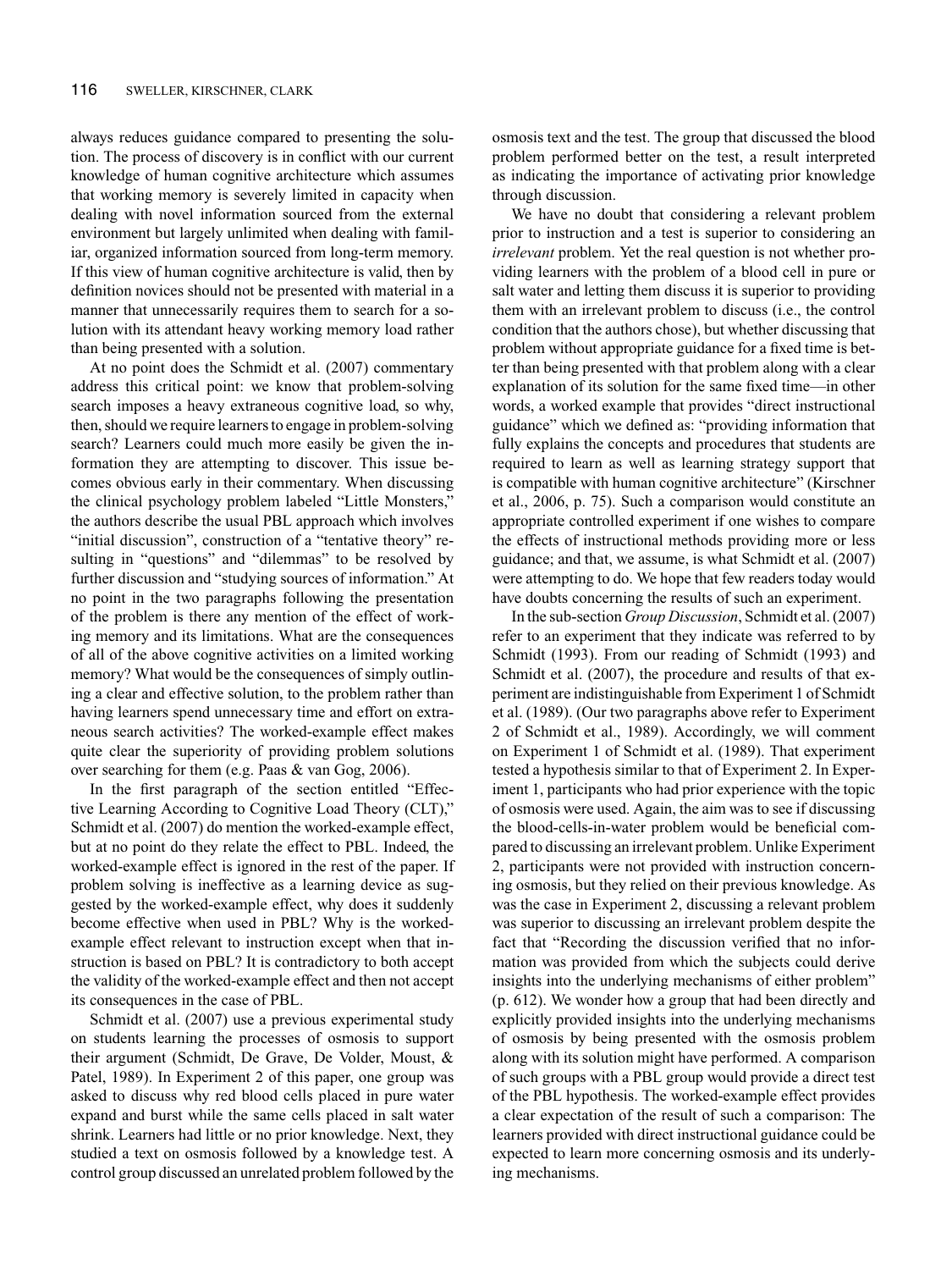Finally, Schmidt et al. (2007) also introduce a specific type of PBL, namely, cooperative PBL. Referring to group discussion they state that, "... activating and sharing prior knowledge among group members" (p. 95) decreases intrinsic cognitive load. If cooperative PBL is an effective and efficient instructional strategy, it will at best increase germane load with a concomitant (though not necessarily equal) decrease in extraneous load. By their own definition, intrinsic cognitive load "is determined by the degree to which the elements of the to-be-learned information can, or cannot, be understood in isolation" (p. 93). Cooperation or collaboration, however, imposes costs in terms of cognitive load in that the coordination and execution of communication and interaction in groups is, in itself, often a cognitively taxing experience. If the communication and coordination of the problem-solving process in the group (i.e., the interaction processes) proceeds effectively and efficiently, this will only add new germane load to the already existent intrinsic, germane, and extraneous load caused by PBL (i.e., trying to solve the problem, looking for relevant information, evaluating alternative solutions, etc.). It is likely that the evidence supporting collaborative learning is due, in large part, to the failure to provide adequate levels of guidance in instruction. In a vacuum, learners are sometimes able to provide collaborative guidance but the cognitive cost of collaboration is high. When the interaction is not effective and/or efficient, then a worst case scenario arises, namely that a cognitively taxing pedagogy is compounded by extra, and solely, extraneous load caused by poor interaction and the extra coordination needed. This is, in our opinion, not a very pretty picture. While we may want students to learn to cooperate and collaborate, why not teach those skills separately in a guided fashion?

Unlike many researchers who favor PBL or indeed, take constructivist teaching positions, Schmidt et al. (2007) are aware of the critical importance of taking human cognitive architecture into account when devising instructional procedures. More importantly in the present context, we share their concern that instructional procedures need to be tested using randomized, controlled experiments. Nevertheless, we do not believe the studies they cite provide a test of the PBL hypothesis that addresses its effectiveness over minimally guided instruction. The closest available studies are concerned with the worked-example effect and the results of those studies are unambiguous: PBL is ineffective compared with instruction that provides direct, explicit information.

#### AMOUNT AND TYPE OF GUIDANCE: A REPLY TO HMELO-SILVER, DUNCAN, AND CHINN (2007)

Hmelo-Silver et al. (2007) also agree with us that instructional guidance is important and also agree with what Schmidt et al. (2007) feel—that PBL emphasizes instructional guidance. Hmelo-Silver et al. (2007) do not distinguish between PBL and inquiry learning (IL), but insist both are different than discovery learning. Historically, discovery learning in its pure form was slowly jettisoned and replaced by "guided discovery" as the full disaster of pure discovery became apparent. Similarly, the more recent emphasis on the "scaffolding" supported by Schmidt et al. (2007) and Hmelo-Silver (2007) for PBL and IL has been forced by evidence concerning the ineffectiveness of "pure" PBL and IL without scaffolding. Yet we are still unable to detect the differences between guided discovery and PBL and/or IL with scaffolding. Furthermore, while scaffolding, like all guidance for novices, is better than no scaffolding, the ultimate scaffold, providing learners with all information needed including a complete problem solution—either prior to a task or just-in-time during a task—is better still.

In their section entitled "The Use of Scaffolding in PBL and IL," Hmelo-Silver et al. (2007) describe a large range of effective scaffolds. We agree that the different scaffolds are effective compared to no scaffolding. However, the only scaffolds they seem to ignore are providing learners with a problem and a problem-solving procedure that can be used for generating this solution. In other words, both a fully worked out example of a solution (i.e., task support) and the process-related information used to reach the solution is necessary for the design of suitable learning tasks and the associated instructional support and guidance structures (Van Merriënboer & Kirschner, 2007).

Hmelo-Silver et al. (2007) make minimal reference to human cognitive architecture. They indicate, correctly, that scaffolding reduces working memory load. However, in common with other supporters of constructivist teaching, they make no attempt to indicate how failing to provide learners with a problem solution assists in transferring that solution to long-term memory. As indicated in Kirschner et al. (2006), we believe the aim of learning is to increase knowledge in long-term memory. The techniques favored by Hmelo-Silver et al. (2007) were developed in an era when it was thought that the central component of human cognition was not knowledge in long-term memory, but rather the ability to devise novel, general problem-solving and thinking strategies. IL was intended to foster this skill. The failure over many decades to isolate a single, novel, teachable, general problemsolving or thinking strategy has inhibited that pursuit. As a consequence, there is a discord, indeed a contradiction, between the aims of IL and the processes our cognitive architecture support. That architecture is focused on accumulating integrated knowledge (i.e., schemas) in long-term memory (e.g., Sweller & Sweller, 2006). Mayer (1987) posited that general problem-solving strategies usually fail, but that domain-specific strategies are more successful. Specifically he noted that "to solve [mathematical] problems requires the acquisition of large amounts of domain-specific knowledge" (p. 109). In contrast, IL focuses, at least in part, on teaching general problem-solving strategies, but despite half a century of effort, no sophisticated, teachable general problem-solving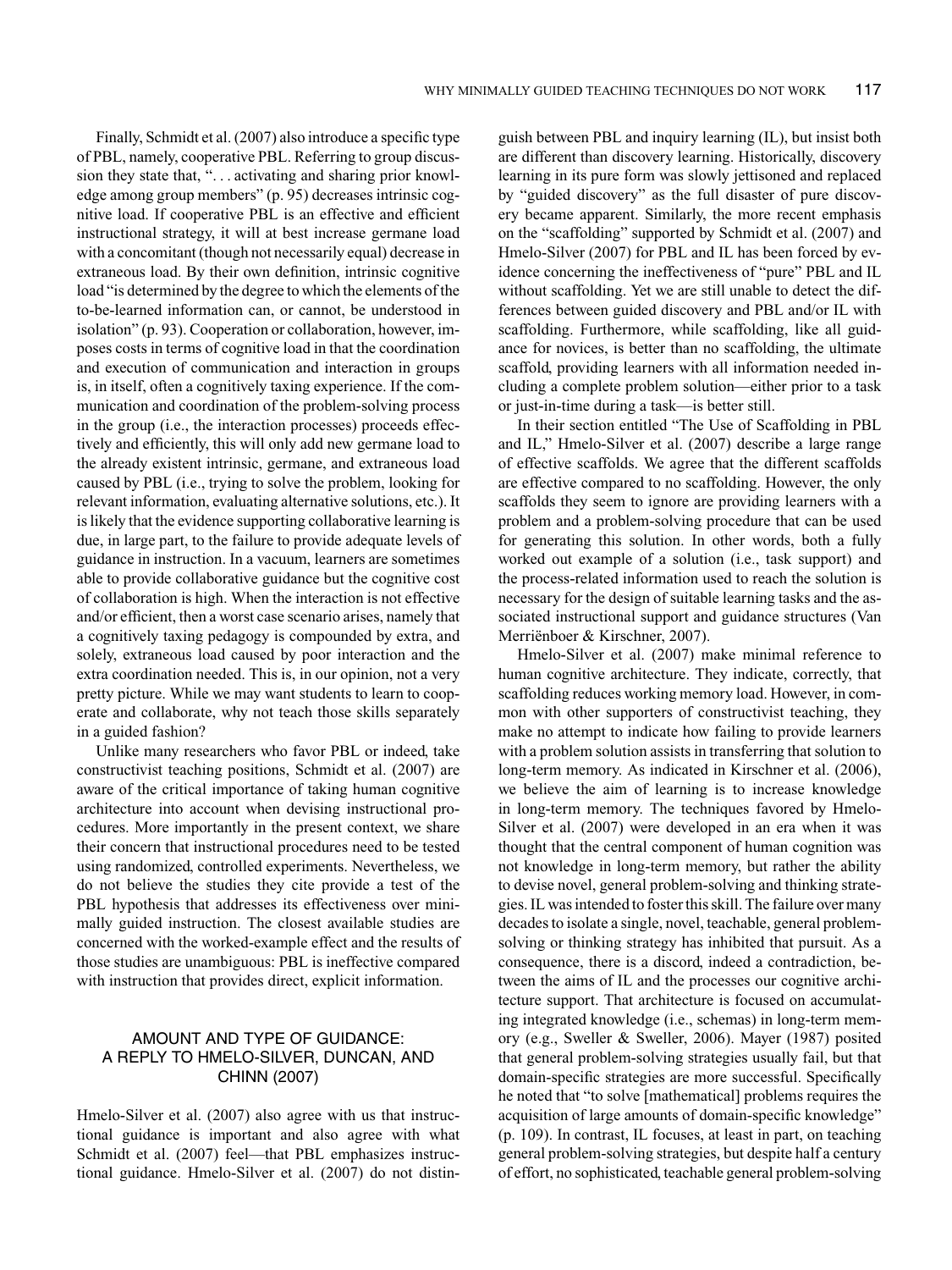strategies have been isolated. We must learn domain-specific solutions to specific problems and the best way to acquire domain-specific problem-solving strategies is to be given the problem with its solution, leaving no role for IL.

When Hmelo-Silver et al. (2007) state, "In PBL, students learn content, strategies, and self-directed learning skills through collaboratively solving problems, reflecting on their experiences, and engaging in self-directed inquiry," which strategies and which self-directed learning skills are being referred to (p. 100)? What is an example of a "flexible thinking skill" and where is the evidence that it can be taught (p. 102)? How does one teach "sense making" (p. 101)? Has anyone ever tested whether learners who learn sense making, however defined, through inquiry-based techniques are better at sense making in a novel environment than learners who are presented the same information via, for example, problems and their solutions? Where does the newly learned sensemaking skill reside; in long-term memory? Is that where a flexible teaching skill resides as well? If we can describe these skills, why can we not teach them directly and explicitly? In our experience, they are rarely if ever described, let alone taught. If self-directed learning skills means learning to use the internet or learning to use a library, those skills can and should be taught directly and explicitly.

The question arises as to whether these thinking and sensemaking skills constitute more than domain-specific knowledge. In trying to acquire complex cognitive skills, the beginner tries to understand the task. Understanding a task has occurred when the learner understands the substantive structure of a domain (Kirschner, 1992). Beginners learn to observe and to understand what a task involves and how a task is carried out (i.e., through the use of worked out examples or modeling examples and cases). What they know determines what they see; an empty mind sees little and understands even less (Wellington, 1981). Experience does not give concepts meaning, if anything "concepts give experience meaning" (Theobald, 1968).

There is overwhelming evidence that providing a learner with a problem solution enhances learning, as we suggest, compared to having them discover the solution themselves (with or without assistance via scaffolding). Hmelo-Silver et al. (2007) suggest that the "modeling" used by PBL and inquiry-based learning is very similar to worked examples (p. 102). We agree and to the extent that PBL and inquirybased learning use modeling, we support the procedures. Our difficulty lies in the insistence on the use of unnecessary problem-solving search as a teaching tool. As far as we can see, modeling seems to be a very minor part of PBL and IL in most of the papers cited by Hmelo-Silver et al. (2007).

Hmelo-Silver et al. (2007) also cite several studies that they claim support an IL position. While many of those studies are valuable for other reasons, as far as we can see, all seem fatally flawed as examples of studies that provide support for the claim that an IL procedure is as effective as or more effective than a fully guided learning procedure. For example, Schwartz and Bransford (1998) found that learners who tried to explain a pattern of results from a real memory experiment learned more from a subsequent lecture on the material than students who were simply provided with a summary of the results. Hmelo-Silver et al. (2007) claim that this result provides evidence for an IL approach (see p. 103). We doubt this claim. Learners provided with the summary did not have access to the raw data and those data appeared to contain considerable amounts of important information essential to understanding the results. From our perspective, an appropriate control would be for both groups to have access to the raw data with one group asked to analyze the data and the other group *provided* with an appropriate analysis. We hypothesize that those provided with a detailed, appropriate analysis should outperform those required to provide their own analysis. Because that comparison was not made, this study, which is important for a variety of other reasons, cannot be used to provide evidence for the value of inquiry-based teaching over direct instruction.

Hmelo-Silver et al. (2007) describe several large-scale studies in which learners are presented an entirely new curriculum, the results of which can be compared with an existing curriculum. In all cases, the new curriculum uses versions of PBL or inquiry-based learning. The Cognition and Technology Group at Vanderbilt (1992) and Lynch, Kuipers, Pyke, and Szesze (2005) provide examples. Both studies presented learners with a completely new curriculum. Studies such as these are frequently valuable, but can never be used to support a particular teaching procedure such as inquiry-based learning for two basic reasons. First, we do not know the extent to which teachers in the conventional classrooms used IL techniques and second, we do not know the extent to which the results are due to the new curriculum itself. If one group of students is taught using new curriculum materials while the other group uses older, possibly inferior materials, that differential information alone can generate the learning differences found. If we want to test the effectiveness of IL we should run experiments in which only one variable is varied at a time, at least in the first instance, and that variable needs to be the relevant variable.

Most of the studies that Hmelo-Silver et al. (2007) cite as providing evidence for PBL or inquiry-based learning used an experimental design in which one group of students was presented with PBL or inquiry-based learning while another group was provided with lectures, written material, discussions, or other forms of more conventional instructions. We believe such experimental designs are almost useless in determining effective instructional procedures. Altering one variable at a time is a *sine qua non* of an effective experiment. Is a lecture better than a discussion of a problem? A good lecture is likely to be superior on most measures to a poor discussion of a problem while a good discussion of a problem is just as likely to be better than a poor lecture. We all know of lectures in which the possibility of students learning anything useful other than avoiding the lecturer is slim. We might expect that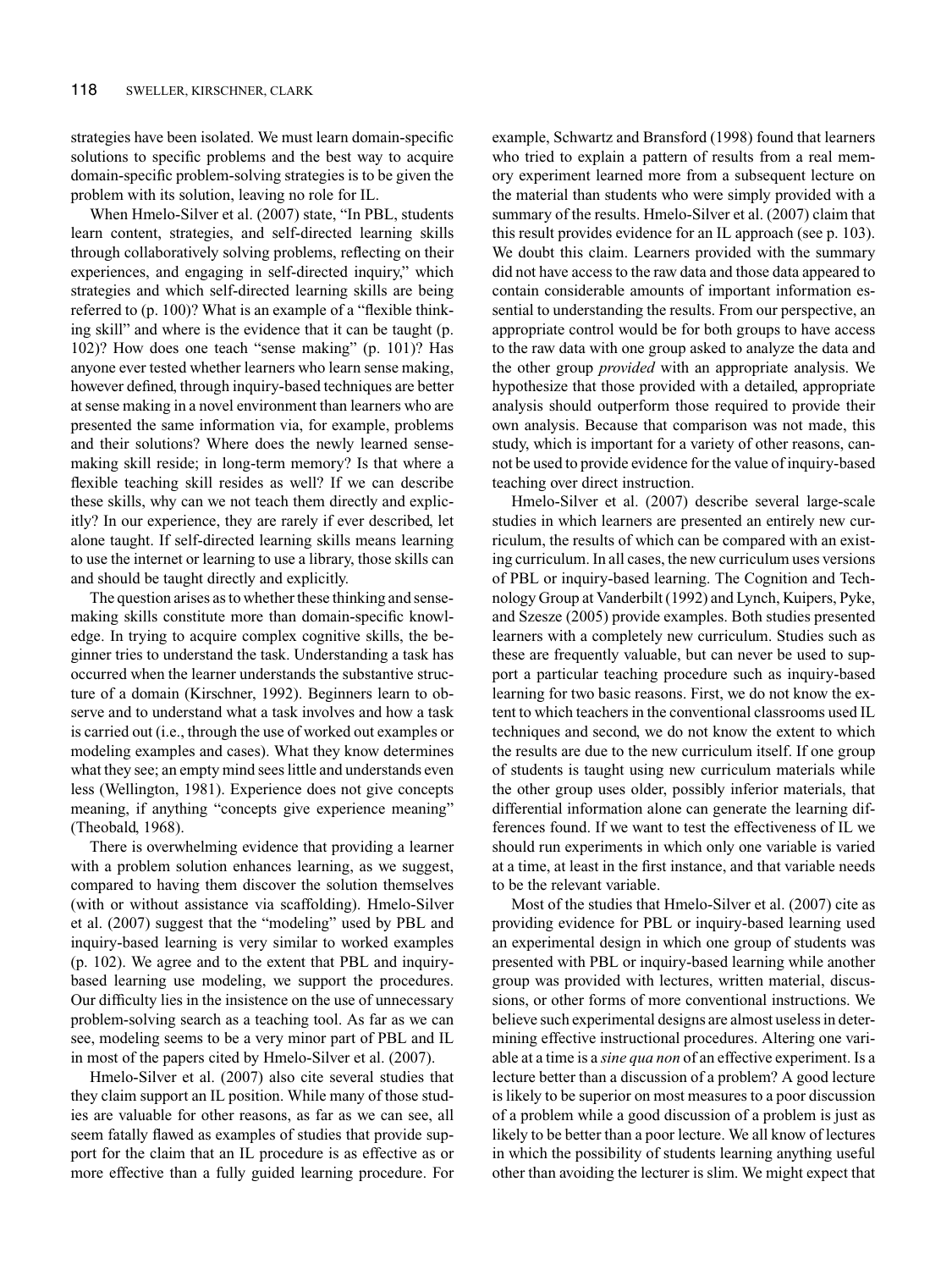meta-analyses of such studies would yield mixed, ambiguous results, precisely the findings of the meta-analyses cited by Hmelo-Silver et al. (2007). (It might be noted that this failure to use controlled experiments appropriately is not restricted to this field. The early days following the introduction of computers in education are replete with studies attempting to prove that the new technology was superior to lectures or books with a similar lack of success for the same reasons. A good lecture is almost always going to be superior to poor computer-based instruction and vice-versa.)

Nothing in the previous paragraph should be interpreted as indicating that proper, randomized, controlled experiments cannot be run or even that they are particularly difficult to run. Such experiments can and have been used to directly test the consequences of solving problems compared to having answers provided to the same problems. The worked-example effect is directly relevant to the current debate. It is tested by having one group of learners solve problems while another group is presented exactly the same problems under exactly the same conditions with one exception: rather than solving the problems themselves they are presented with the solutions. Any differences among groups on subsequent test problems (including it must be emphasized, transfer problems) must be due to this factor because all other factors are controlled for.

Hmelo-Silver et al. (2007) indicate that there are few experimental studies comparing explicit instruction on the one hand and PBL and inquiry-based learning on the other. This assertion is not strictly true. Even if one excludes those studies with uninterpretable results due to faulty controls, there is a large body of literature testing the effects of providing learners with solutions as opposed to having them search for solutions themselves. That literature, on the worked-example effect (see Kirschner et al. 2006, p. 80), has provided unambiguous results and has been studiously ignored by most researchers approaching the issue from a constructivist teaching viewpoint.

Notwithstanding any of the above, we genuinely welcome the shift by the constructivist teaching research community to a position acknowledging the importance of explicit instruction, at least under some circumstances. From the 1970s to early 1990s, that position was anathema. In that sense, the contribution of Hmelo-Silver et al. (2007) is valuable and may signal an emerging consensus.

### DIRECT, EXPLICIT INSTRUCTIONAL GUIDANCE VERSUS DISCOVERY OR INQUIRY

In many ways, both Schmidt et al. (2007) and Hmelo-Silver et al. (2007) support our argument that direct instructional guidance is of the ultimate importance. Both papers stress that modern PBL/IL are very structured with strong scaffolding and as we understand their argument, that the more

structured they are, the better they work. If there is a disagreement, it is that both commentaries stop short of what we see as the ultimate conclusion, namely, a need for the major instructional emphasis to be on direct, explicit instruction such as worked examples, case studies as modeling examples, or just tuition (see Van Merriënboer & Kirschner, 2007, for a detailed argument for scaffolding). Weak guidance forces learners to rely on weak problem-solving strategies and for at least two decades, weak problem-solving strategies have been known to impose a heavy, extraneous cognitive load (e.g. Van Merrienboer, Kirschner, & Kester, 2003). ¨

Much of our response to the Schmidt et al. (2007) and Hmelo-Silver et al. (2007) commentaries have focused on methodological issues. We have suggested that the experiments used in the commentaries to support PBL/IL procedures fail to provide reasonable tests because they either do not provide an adequate manipulation of key variables and/or lack adequate controls for confounds. This issue is similar to the criticism that Clark (1983, 2001) made concerning the design of experiments used as evidence indicating that some media were more effective in promoting learning than others. Clark suggested that instructional methods, not media, influenced learning and that methods were not controlled in most media experiments. Similarly, the results of experiments comparing PBL/IL with other techniques have been compromised by a plethora of uncontrolled variables. We welcome the opportunity to discuss experimental evidence that, for example, an accurate and well-designed worked example is less effective than providing novice or intermediate-level learners with a problem and resources for solving a problem. That evidence is missing.

# WHETHER TEACHING SHOULD EMPHASIZE CONTENT OR INQUIRY SKILLS: A REPLY TO KUHN (2007)

In contrast to Schmidt et al. (2007) and Hmelo-Silver et al. (2007), Kuhn (2007) presents a point of view with which we very strongly disagree. Because scientific theories develop and change and because new findings are continually being presented, Kuhn (2007) believes we should deemphasize the teaching of scientific theories and findings in favor of learning the methods of science. She suggests we should consider, ". . . whether to teach knowledge at all" (p. 110). Rather, we should "teach ... the skills of knowledge acquisition" (p. 110). She does not describe any of the critical thinking skills she favors or how to teach them or how they might relate to human cognitive architecture. Indeed, she makes no mention of human cognitive architecture, implying by omission, for example, that a limited working memory is an irrelevant instructional consideration. She is, of course, correct in indicating that if scientific theories and findings are either deemphasized or not taught, then the procedures we recommend become unimportant. We assume teachable/learnable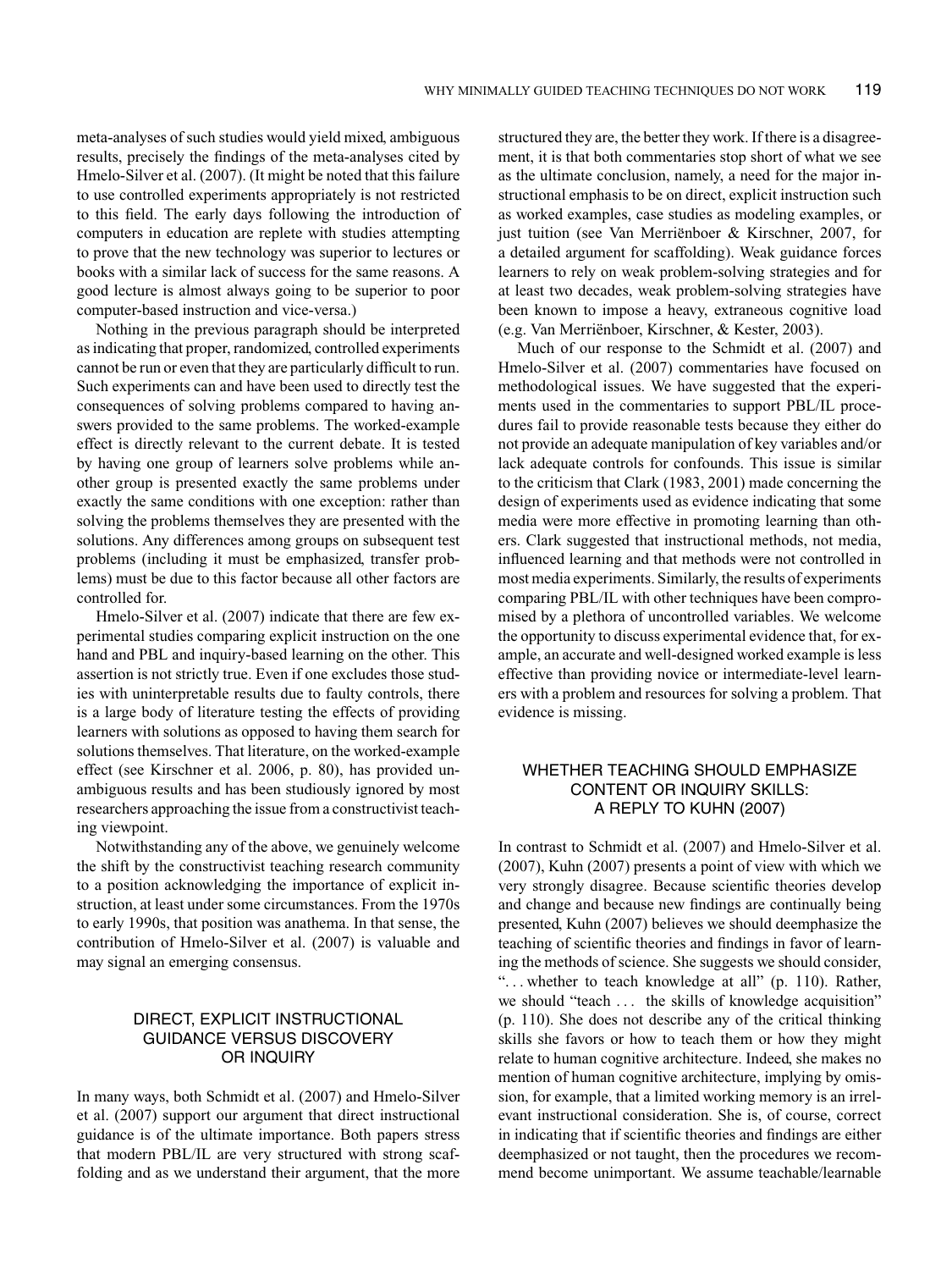science to consist of knowledge of the theories and findings of science, including knowledge of how to solve domainspecific problems. If knowledge of the theories and findings of science are of little importance when teaching science, then our recommendations on how that knowledge is best acquired also will be of little importance.

Kuhn (2007) does not wish to completely eliminate science knowledge from the curriculum. She says, ". . . we want children to acquire some rudimentary understanding of the physical and biological world around them" (p. 111). She implies that this understanding is a minor aspect of what society should want students to learn of science. We respectfully disagree. If understanding the world has only a minor role in science teaching as suggested by Kuhn (2007), what is its purpose? According to Kuhn (2007) it is to "... offer opportunities for exploration" (p. 110). In turn, we offer opportunities for exploration by teaching IL: ". . . inquiry skills is a worthwhile educational goal" (p. 111). We should encourage students to "... use their minds well" (p. 110) but the means by which we should teach students to use their minds well is by teaching them inquiry skills. Kuhn (2007), in common with most other supporters of IL, does not describe any inquiry skills, let alone provide evidence that teaching the skills has benefits. If we cannot describe a single, novel, general inquiry skill a half century after the concept of IL was introduced to the field, and if we are not to emphasize the theories and findings of physical and biological science, we unnecessarily limit what is to be taught in the science classroom.

We appreciate, of course, that science educators are faced with a huge, constantly changing discipline and that one possible solution to this problem has been to down-play theories and findings to be replaced by the more constant, inquirybased methodology of science. We agree we should teach students what a scientific experiment is but the most important knowledge in devising a novel scientific experiment is knowledge of the relevant theories and findings of an area. The need for knowledge of science theories and findings is not obviated simply because theories and findings are dynamic and knowing how to engage in research is not a substitute for knowing the content of science.

There are adverse consequences to down-playing knowledge of scientific theories and findings. Novak (1988) stated it eloquently and succinctly noting that the major effort to improve secondary school science education in the 1950s and 1960s (i.e., ChemStudy chemistry, PSSC physics, BSCS biology) fell short of expectations, and that the major obstacle that stood in the way of the expected "revolutionary improvement of science education . . . was the obsolete epistemology that was behind the emphasis on 'enquiry' oriented science" (p. 79–80).

# A DEEPER EXPLICATION OF GUIDANCE NEEDED

Despite our differences, we hope that the current dialog will encourage instructional researchers to engage in a deeper consideration and explication of instructional "guidance." We suggest that it would be much more effective if in the future we focus on improving our understanding of how we can more precisely determine the amount and type of guidance required by different learners through the careful design of systematic instructional experiments. This issue is reflected in many of the recent studies that support new instructional design theories and models (see Clark, Nguyen, & Sweller, 2006; Merrill, 2002; Van Merrienboer & Kirschner, 2007, for examples).

We also realize that when researchers develop specific approaches to instructional design, give that approach a label, and work with practitioners to implement the approach, the temptation is to defend the approach and resist evidence that its fundamental method may be flawed and in need of change. It is our view that the strong empirical evidence supporting cognitive load theory should be incorporated into all instructional methods even if this change requires a major revision of a popular instructional program. New theory and evidence has compelled the development of cognitive load theory. In the next section, we briefly describe a major, emerging conceptual change based on evolutionary biology that we believe has dramatic implications for the entire field of educational psychology, including the issues discussed in this reply to comments.

# A NEW EDUCATIONAL PSYCHOLOGY IS EMERGING

For several decades, educational psychology has been dominated by the view that direct explicit instruction is inferior to various combinations of discovery learning or "immersion" in the procedures of a discipline. This view was both attractive and plausible on the grounds that the bulk of what we learn outside of educational institutions is learned either by discovery or immersion. For example, we do not need to go to school to learn to listen or speak, recognize faces, learn general problem-solving techniques, or learn about basic social interactions. We do not need formal instruction to acquire knowledge in these areas because we have acquired it through immersion in life experiences. It seemed to follow that if we organized the disciplines taught in educational institutions appropriately, surely they also could be learned as effortlessly as, for example, a first language. Extending this argument further, it seemed reasonable to expect that we should base the pedagogy for teaching and learning in the natural sciences on the epistemology of the natural scientist (Kirschner, 1992; Kirschner et al., 2006).

This view, in spite of the questions raised in the 1980s, was sufficiently attractive to be impervious to the near total lack of supporting evidence from randomized, controlled experiments. Theories such as cognitive load theory argued that the failure to find empirical evidence for the superiority of indirect instruction was because without direct, explicit instruction, working memory was overwhelmed by the need